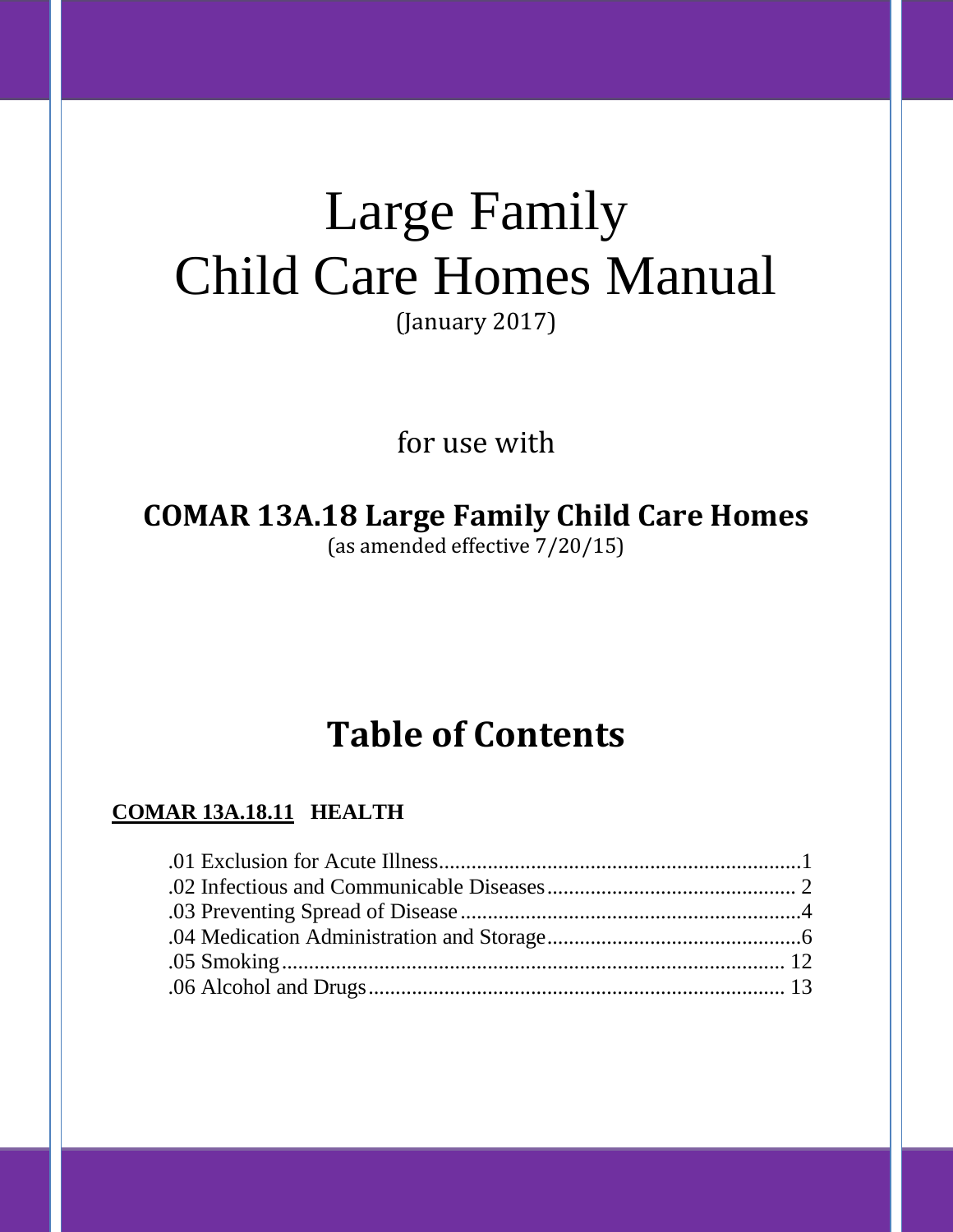#### **.01 Exclusion for Acute Illness.**

- **A. The provider shall:**
	- **(1) Monitor, and ensure that each staff member present monitors, each child in attendance for signs and symptoms of acute illness;**
	- **(2) Notify a child's parent or other designated person upon observing a sign or symptom of acute illness; and**
	- **(3) Provide temporary isolation for the affected child in a suitably equipped separate area within sight and hearing of an adult.**

*INTENT: To prevent the spread of illness and to protect all the children in care, facility staff must observe children for any signs of acute illness and promptly notify a child's parent if the child appears to be ill. A child in attendance who becomes acutely ill must be kept away from the other children and constantly monitored by facility staff until the child's parent can take the child home.*

*INSPECTION REPORT ITEMS: "Exclusion for Acute Illness"*

# *COMPLIANCE CRITERIA:*

- *Parental notification:*
	- *Each child is monitored throughout the day for signs of illness.*
	- *If a child shows any signs of acute illness, the child's parent or other authorized adult is promptly notified and requested to take the child home.*
- *Isolation area:*
	- *An acutely ill child is isolated in a suitable area away from the other children and kept under sight-and-sound staff monitoring.*

 *ASSESSMENT METHOD: If the facility has a procedure regarding acutely ill children, review it to determine whether it reflects the requirements of this regulation. As needed, interview facility staff to determine how acute illness situations are handled and where the isolation area is located. If acute illness episodes have occurred, review applicable child records for evidence of parent notification.*

#### **B. A provider may not admit a child to care or allow a child to remain in care when the child is exhibiting symptoms of acute illness.**

*INTENT: An acutely ill child requires closer observation and care and may be a source of contagion for other children in care; therefore, the operator may not allow a sick child to attend care unless OCC has approved the facility to provide care for acutely ill children. (See Chapter .13 in this Manual for requirements regarding approval of centers for children with acute illness).*

*INSPECTION REPORT ITEM: "Exclusion for Acute Illness"*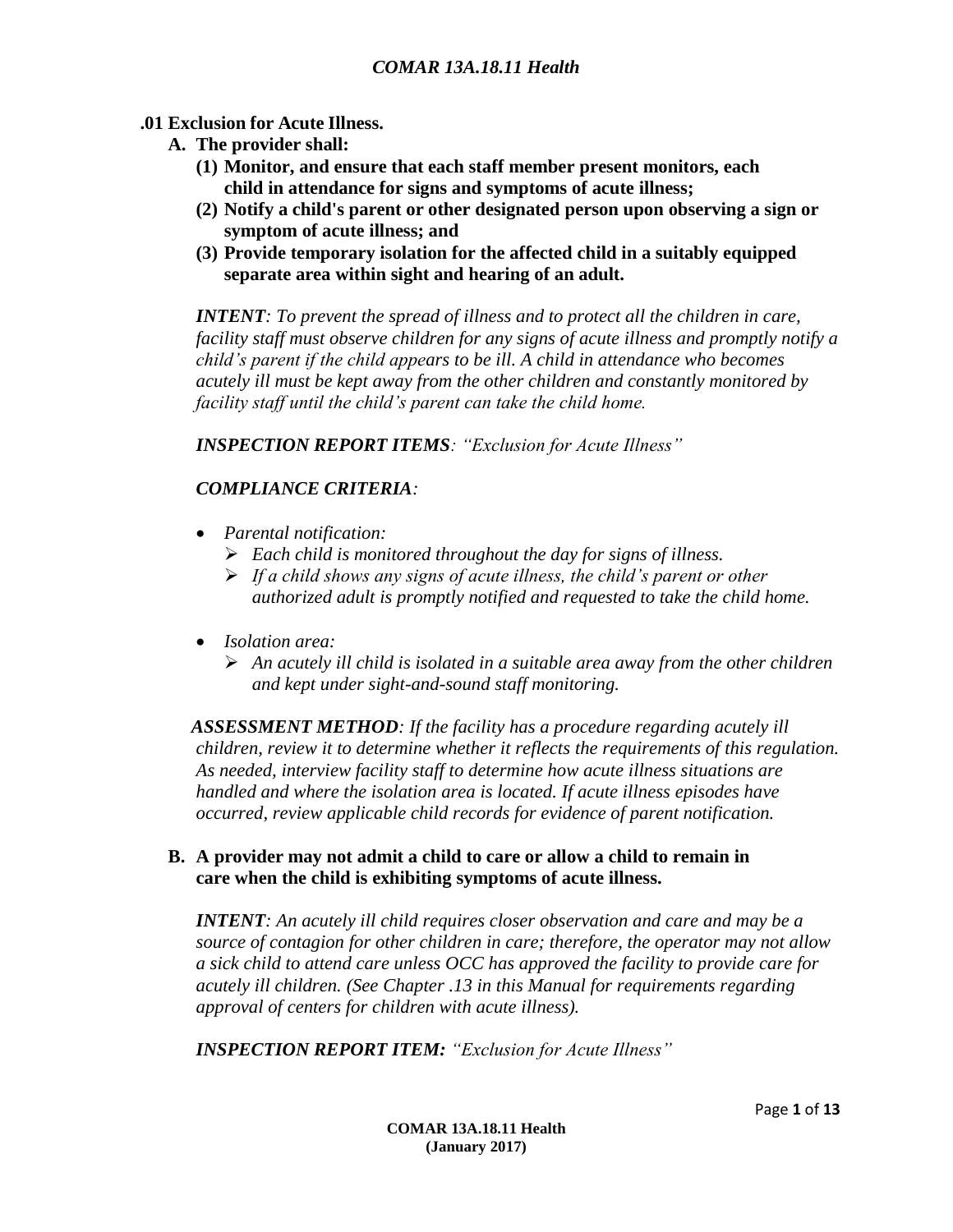#### *COMPLIANCE CRITERIA:*

- *There are no acutely ill children in attendance, or*
- *If in attendance, an acutely ill child is separated from the other children, closely monitored by a responsible adult, and is waiting to be picked by the child's parent or other authorized adult.*

### *ASSESSMENT METHOD:*

- *Observe to determine if any acutely ill child is present.*
- *If an acutely ill child is present, observe to determine if the child is maintained separate from the other children.*

# *Notes:*

- *For help in identifying signs of acute illness, see "Signs of Illness in Children".*
- *A history of seizures that are not related to acute illness is not grounds for exclusion from care.*
- *It is recommended that the operator inform parents at the time children are enrolled and again at the time they are first admitted of the requirement to exclude children for acute illness. The operator is encouraged to include a statement to that effect in whatever written agreement or service contract is used for child enrollment purposes.*

#### **C. A child may not be readmitted to care after an absence of 3 days or more due to illness without a written statement from the parent or physician that the child may return to a regular schedule.**

*INTENT: An illness requiring a child to be kept out of care for 3 or more days is serious enough to require a written statement that the child is well enough to return to care. This requirement helps protect the facility operator and staff as well as the other children in care.*

*INSPECTION REPORT ITEM: "Exclusion for Acute Illness"*

*COMPLIANCE CRITERIA: For each occurrence of a child's absence for at least 3 days due to illness, there is a written statement from the child's parent or physician that the child is well enough to return to regular care.*

*ASSESSMENT METHOD: Interview facility staff to determine if any children have been re-admitted after illness absences of 3 or more days, then review applicable child records to determine if the required statements have been submitted.*

#### **.02 Infectious and Communicable Diseases.**

A. **A provider shall immediately transmit to the health officer a report of the name and address of a child or a staff member who appears to be infected with a**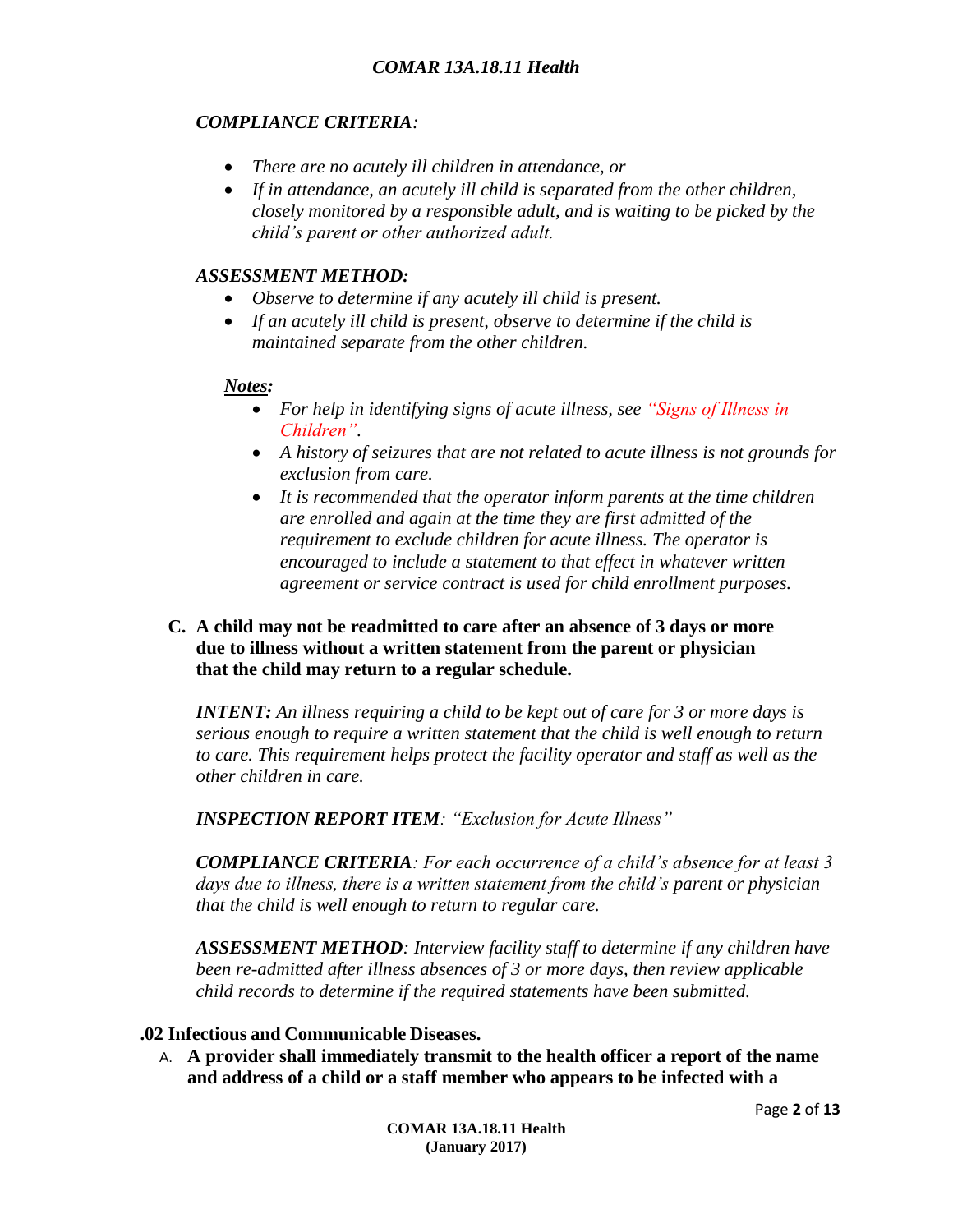#### *COMAR 13A.18.11 Health*

**reportable communicable disease or who has been exposed to a reportable communicable disease as indicated in COMAR 10.06.01.03.**

*INTENT: A "reportable communicable disease" is any one of a group of highly infectious or contagious illnesses classified by the Maryland Department of Health and Mental Hygiene (DHMH) as serious threats to public health that must be identified, isolated, and treated immediately. For this reason, any incidence of these diseases must be reported to the local health department immediately.* 

*INSPECTION REPORT ITEM: "Infectious and Communicable Diseases"*

*COMPLIANCE CRITERIA: Immediately upon learning that a child enrolled in care or a facility employee has or may have a reportable disease, the operator contacts the local health department.*

*ASSESSMENT METHOD: Interview facility staff as necessary to determine if there has been an incidence of a reportable disease, then review facility records for evidence that the required report was made.*

#### *Notes:*

- *There are currently almost seventy diseases classified by DHMH as "reportable." The occurrence of any of these diseases must be reported immediately to the local health department, and some of them must be reported telephonically. A complete list of reportable diseases and the reporting requirements pertinent to facility operators are set forth in "COMAR 10.06.01 – [Communicable Diseases and Related Conditions of](http://dhmh.maryland.gov/regs/Pages/10-06-01-Communicable-Diseases-and-Related-Conditions-of-Public-Health-Importance;-and-------------.aspx)  [Public Health Importance"](http://dhmh.maryland.gov/regs/Pages/10-06-01-Communicable-Diseases-and-Related-Conditions-of-Public-Health-Importance;-and-------------.aspx).*
- *Operators may obtain additional information about reportable diseases and reporting requirements from the DHMH Epidemiology and Disease Control Program website, [www.edcp.org](http://www.edcp.org/) – click on the "Reportable Diseases" tab, or by calling the local health department.*
- B. **A provider may not knowingly admit to care or retain in care a child with a transmissible infection or a communicable disease during the period of exclusion recommended for that infection or disease as shown on a chart provided by the office, unless the health officer grants approval for the child to attend child care during that period.**

*INTENT: Exclusion from care for a specified period due to having a specified communicable disease is necessary to protect the health of other children in care.* 

*INSPECTION REPORT ITEM: "Infectious and Communicable Diseases"*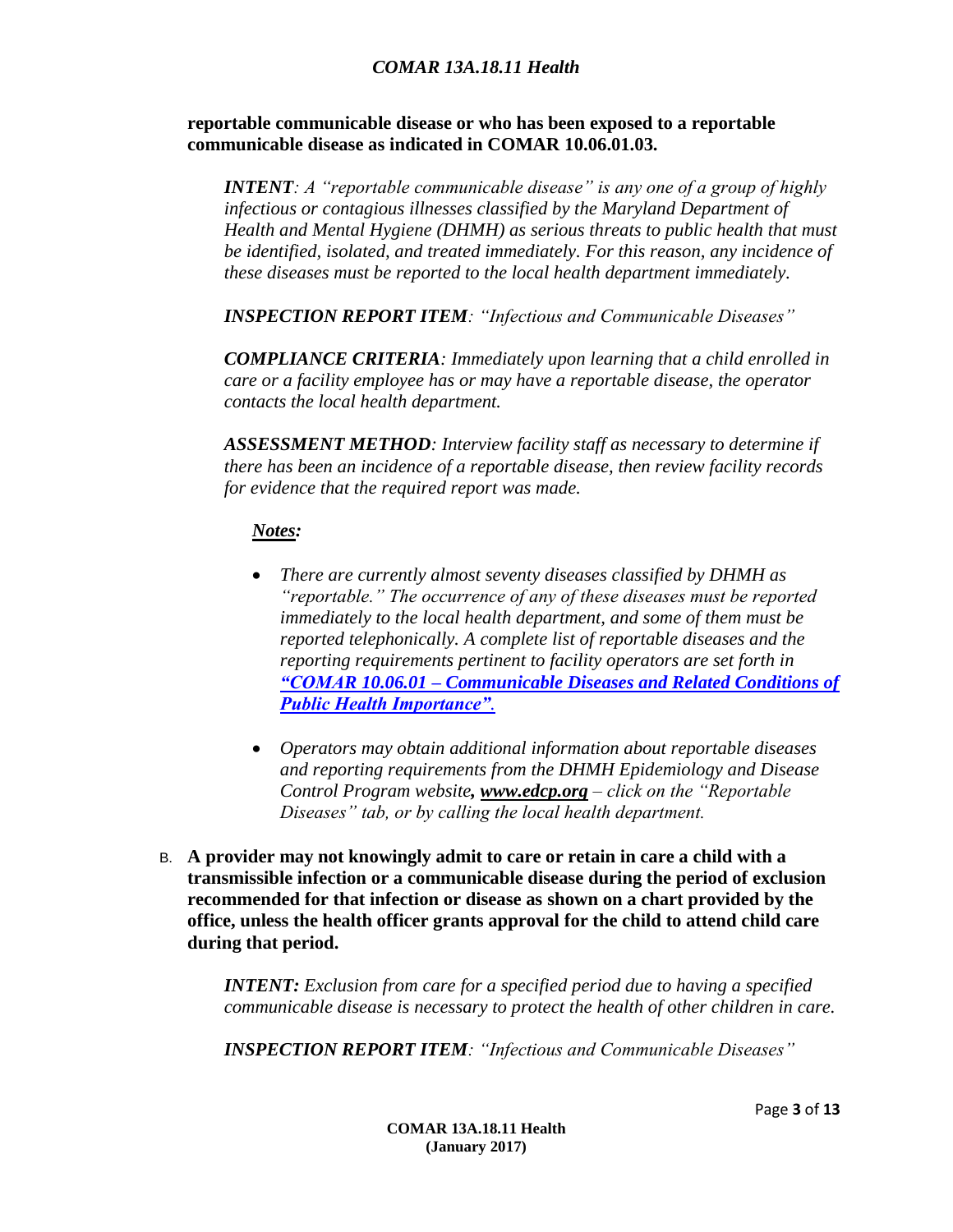*COMPLIANCE CRITERIA: Unless approved in writing by a physician to return to care sooner, no child with one of a specified group of communicable diseases is returned to care until the recommended period of exclusion from care has been completed.*

# *ASSESSMENT METHOD:*

- *Observe to determine if any child with signs of a transmissible infection or communicable disease is in attendance.*
- *Interview facility staff to determine if and how a child known or believed to be in the communicable stage of an infection or disease is kept out of care.*
- *Review facility records to determine if a copy of the DHMH "Communicable Disease Summary" is present for facility staff reference.*

#### *Notes:*

- *Under the Americans with Disabilities Act (ADA) of 1990, persons with certain health/medical conditions (e.g., HIV/AIDS) are considered to have a disability and may not be denied admission to care, or continuation in care solely on the basis of that disability. For more information about ADA requirements as they may apply to the facility, refer to "Child Care and the ADA".*
- *Confidentiality should be maintained at all times. The child's physician is not required to disclose information to any caregiver without written release of information from a parent or guardian.*
- *Facility staff should always take appropriate precautions whenever coming into contact with blood or other bodily fluids or excretions, or with items that have been contaminated with such substances.*
- *For infection control precautions and measures that OCC expects all child care programs to use, see "General Sanitation Guidelines".*

**.03 Preventing Spread of Disease.**

- A. **A written hand washing procedure approved by the office shall be posted at each sink used for washing hands.**
- B. **Hands shall be washed according to the posted approved procedure by the provider, each staff member, each volunteer, and each child in care at least:**
	- **(1) After toileting or diapering;**
	- **(2) Before food preparation or eating; and**
	- **(3) After an outdoor activity or handling an animal.**

*INTENT: To prevent the spread of infection and illness, adults and children must wash their hands properly after touching potentially contaminated items or substances.*

*INSPECTION REPORT ITEM: "Preventing Spread of Disease"*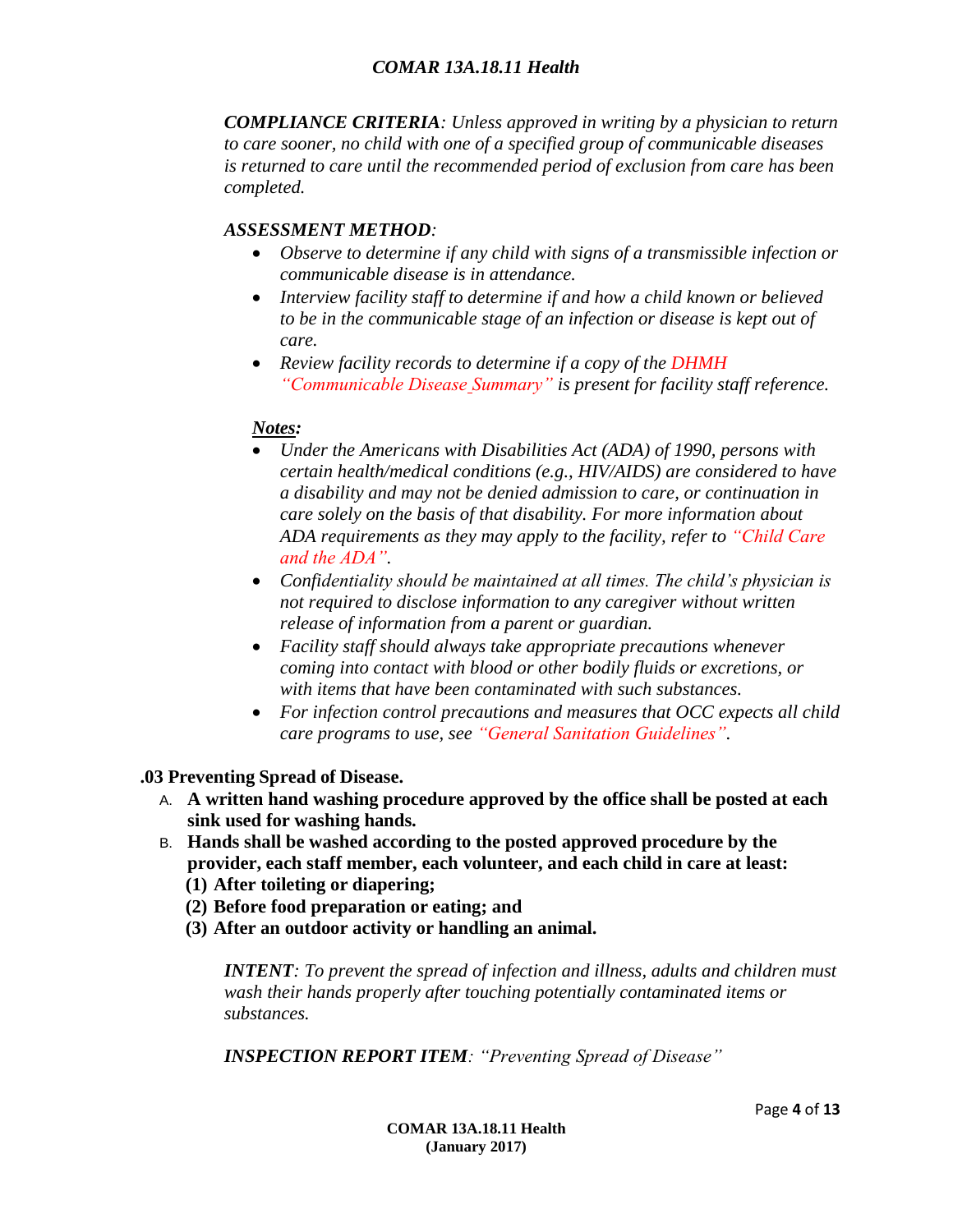### *COMPLIANCE CRITERIA:*

- *Each employee and each child practices frequent handwashing.*
- *Soap and warm running water are used to wash hands, when available; or, a hand sanitizer is used for children who are 2-years-old or older.*
- *Staff members wash the hands of children who are not capable of washing their own hands, as required, using soap and warm running water.*
- *Staff members always wash their hands after changing diapers.*
- *No one washes hands in a food service/preparation sink to keep germs away from food.*
- *Facility personnel always follow OCC's approved handwashing procedure (see "Handwashing Procedure".*

*ASSESSMENT METHOD: Observe how and when hands are washed. If observation is not possible, interview facility personnel to determine how, when, and where handwashing is done.*

# *Notes:*

- *Animals, including pets, are a potential source of disease. Not only must hands be washed after handling animals, the large family child care home must take precautions to prevent the occurrence of disease through animal-related contamination of food areas and the lack of proper pet sanitation. See "Animals in Child Care Facilities" for guidance on maintaining pets and other animals in a child care facility.*
- *Hand sanitizing gels may be used only during off-site activities and similar situations when soap and water are not available. Ethyl alcohol is the active ingredient in most sanitizing gels. The gels often have more than 80% alcohol content, which is higher than normally found in hard liquors. Hand sanitizing gels, therefore, have the potential for toxicity in very young children and infants who explore their world through hand-mouth activities. Because children frequently place their hands in their mouths, they could be poisoned through the ingestion of even small amounts of hand sanitizers. Ingestion of as little as an ounce or two by a small child could be fatal, so hand sanitizers must be kept out of the reach of children and used with great caution.*

# C. **Diapering shall be performed in accordance with a written diapering procedure approved by the office.**

*INTENT: Diapering is an obvious source of contamination that presents risk of disease. To reduce this risk, hygienic diapering procedures must be followed at all times.*

*INSPECTION REPORT ITEM: "Preventing Spread of Disease"*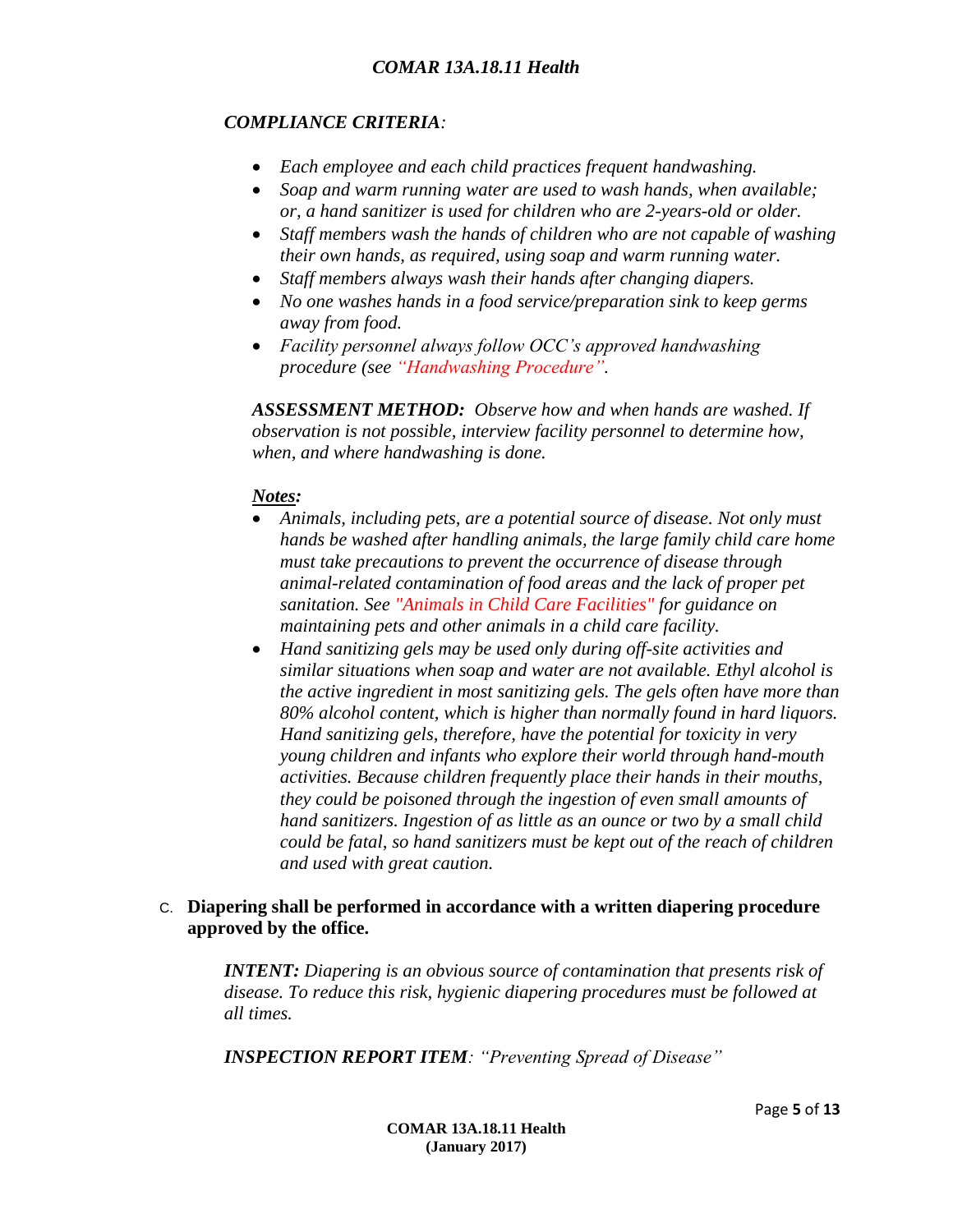#### *COMPLIANCE CRITERIA:*

- *OCC's approved diapering procedure, "Procedure for Diapering a Child", is posted above or near each diapering area; and*
- *Facility staff always follow the approved procedure.*

#### *ASSESSMENT METHOD:*

- *Observe diapering to determine if it is done according to the approved procedure.*
- *If observation is not possible, interview facility staff to determine the procedure used for diapering.*

#### *Notes:*

- *To help prevent the spread of disease, it is recommended that facility staff wear single-use disposable gloves during diapering. The gloves should be discarded immediately after diapering, and hands should be washed according to the approved handwashing procedure.*
- *Since some people are sensitive to latex, consideration should be given to using disposable vinyl gloves.*

#### **.04 Medication Administration and Storage.**

- A. **Medication Administration.**
	- **(1) Medication, whether prescription or non-prescription, may not be administered to a child in care unless:**
		- (a) **Parental permission to administer the medication is documented on a completed, signed, and dated medication authorization form, provided by the office, that is received by the provider or substitute before the medication is administered; and**
		- (b) **A licensed health practitioner has approved the administration of the medication and the medication dosage.**

*INTENT: To prevent the unnecessary and inappropriate administration of prescription and nonprescription medication.*

*INSPECTION REPORT ITEM: "Medication Administration and Storage"*

*COMPLIANCE CRITERIA: Unless exempted or approved, a nonprescription medication is given only once per illness.*

*ASSESSMENT METHOD: Observe how nonprescription medication is administered. Review medication administration records to determine if the nonprescription medication is administered according instructions and that the first dose has not been administered while child was in care.*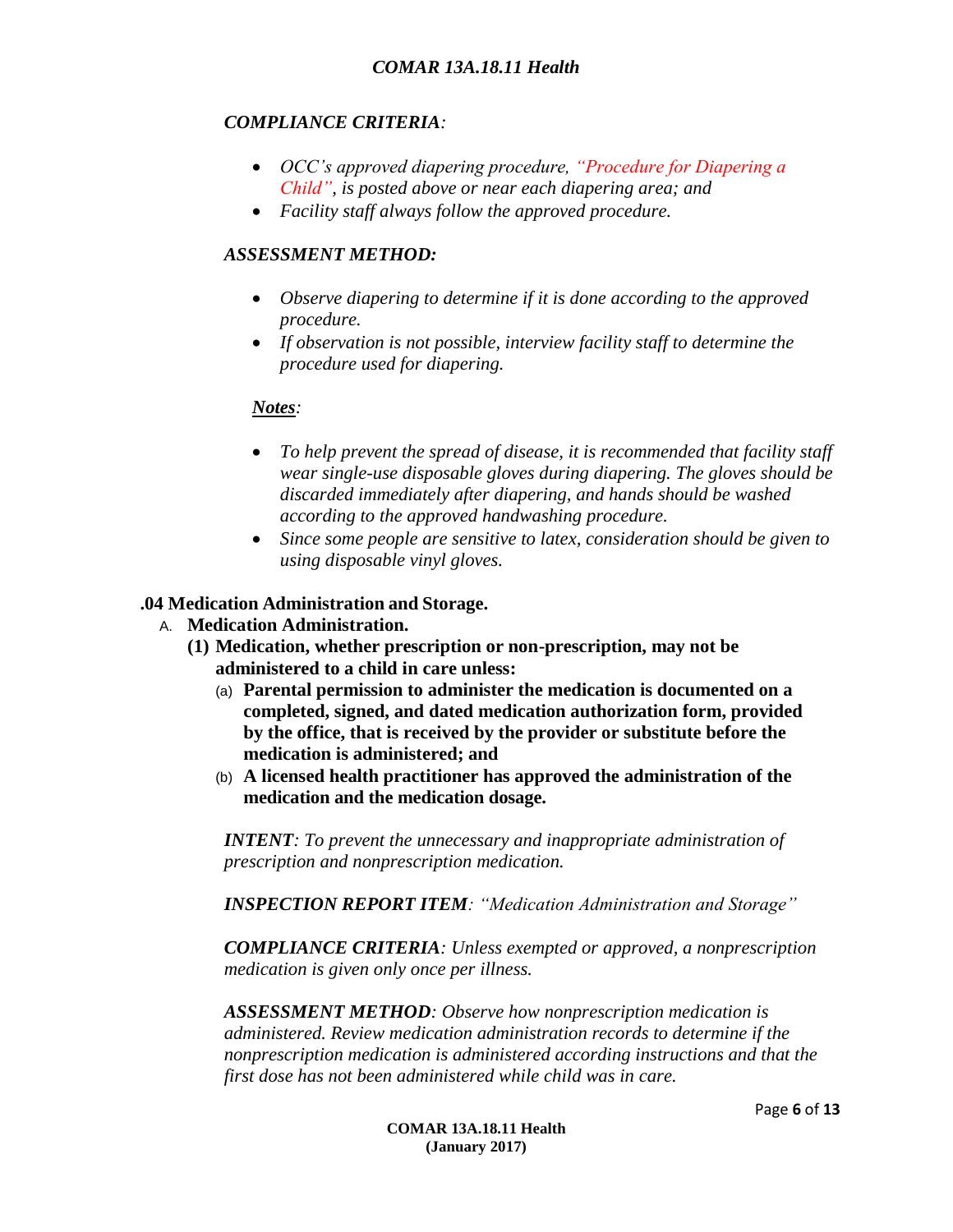# *Note:*

*Nonprescription medication is over-the-counter medication that is prescribed by a physician to be administered to a child. "Over-the-counter Medication" are products found on store shelves which may be purchased by the general public without a prescription from a physician. For example, a physician may prescribe "Tylenol" for a child which is over-the-counter medication purchased by the general public.*

- **(2) A prescription medication may not be administered to a child unless at least one dose of the medication has been given to the child at home.**
- **(3) If the medication is by prescription, it is labeled by the pharmacy or physician with:**
	- (a) **The child's name;**
	- (b) **The date of the prescription;**
	- (c) **The name of the medication;**
	- (d) **The medication dosage;**
	- (e) **The administration schedule;**
	- (f) **The administration route;**
	- (g) **If applicable, special instructions, such as "take with food";**
	- (h) **The duration of the prescription; and**
	- (i) **An expiration date that states when the medication is no longer useable; and**

# *INTENT:*

- *Medication may be administered to a child only if there is prior written, signed permission from the child's parent.*
- *Prescription medication may be administered only if the medication is properly labeled and has not expired, and the parent has already given the medication to the child to be sure that the child will not have an adverse reaction.*

*INSPECTION REPORT ITEM: "Medication Administration and Storage"*

# *COMPLIANCE CRITERIA:*

- *Before giving medication to a child, the facility has on file for that child a completed, signed "Medication Authorization Form", OCC form 1216, or an equivalent document which contains all information as required on the OCC form 1216.*
- *Each prescription medication:*
	- *Is properly labeled by a physician or pharmacy and is current, and*
	- *Has already been given to the child by the parent.*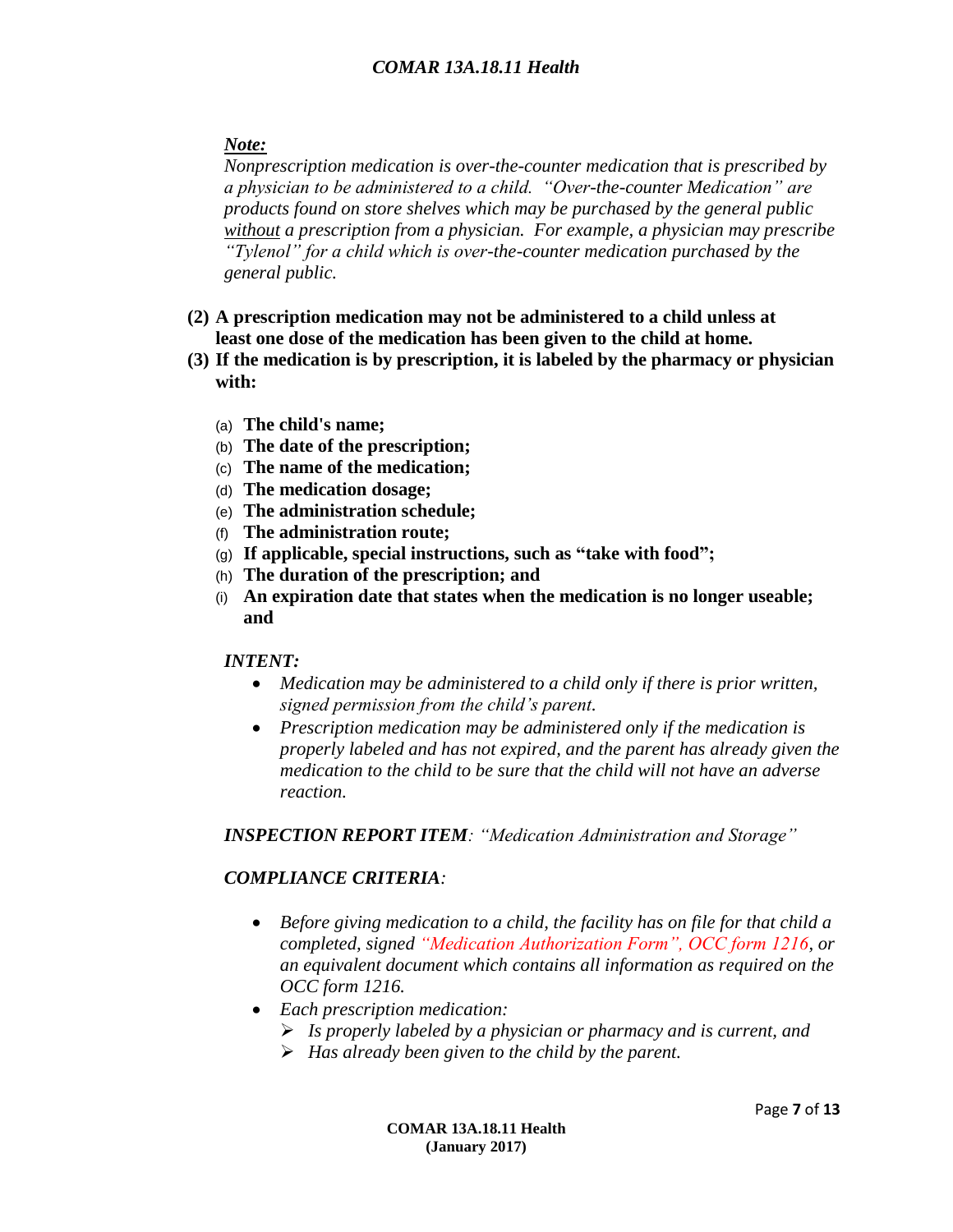# *ASSESSMENT METHOD:*

- *For each child receiving medication, review the child's file to determine if a "Medication Authorization Form" (or an equivalent document) is present and when it was received.*
- *For each child receiving prescription medication:*
	- *Examine the medication to determine if the medication is properly labeled and not expired.*
	- *Review the child's file for evidence of initial administration by the parent.*

#### *Notes:*

- *If the prescription medication is properly labeled, the Medication Administration form does not have to be completed or signed by the physician. The information from the medication label could be noted on the medication administration form in the "Prescribers" section, with the parent/guardian completing the "Parent/Guardian Authorization" portion of the form. Or, the provider could create a form to note the prescription information and parental authorization.*
- *While there is a place for a child's picture on the Medication Administration form, the child's picture is not required.*
- B. **Topical Applications. A diaper rash product, sunscreen, or insect repellent supplied by a child's parent may be applied without prior approval of a licensed health practitioner.**

#### **Notes:**

- *Diaper rash products, sunscreen, and insect repellent are considered "Basic Care Products" not nonprescription medications. They are referred to as "Topical Applications" because they are applied on the child's skin and not taken internally. An individual does not need to have taken "Medication Administration" training to apply basic care/topical products on a child.*
- *A parent may not give a provider a "home-made" product to use on the child. The product must be clearly labeled with a product name and instruction for use.*
- C. **Medication shall be administered according to the instructions on the label of the medication container or a registered health practitioner's written instructions, whichever are more recently dated.**

*INTENT: Because a child's medication dosage or schedule may change, the medication must be given according to the most recent written instructions.*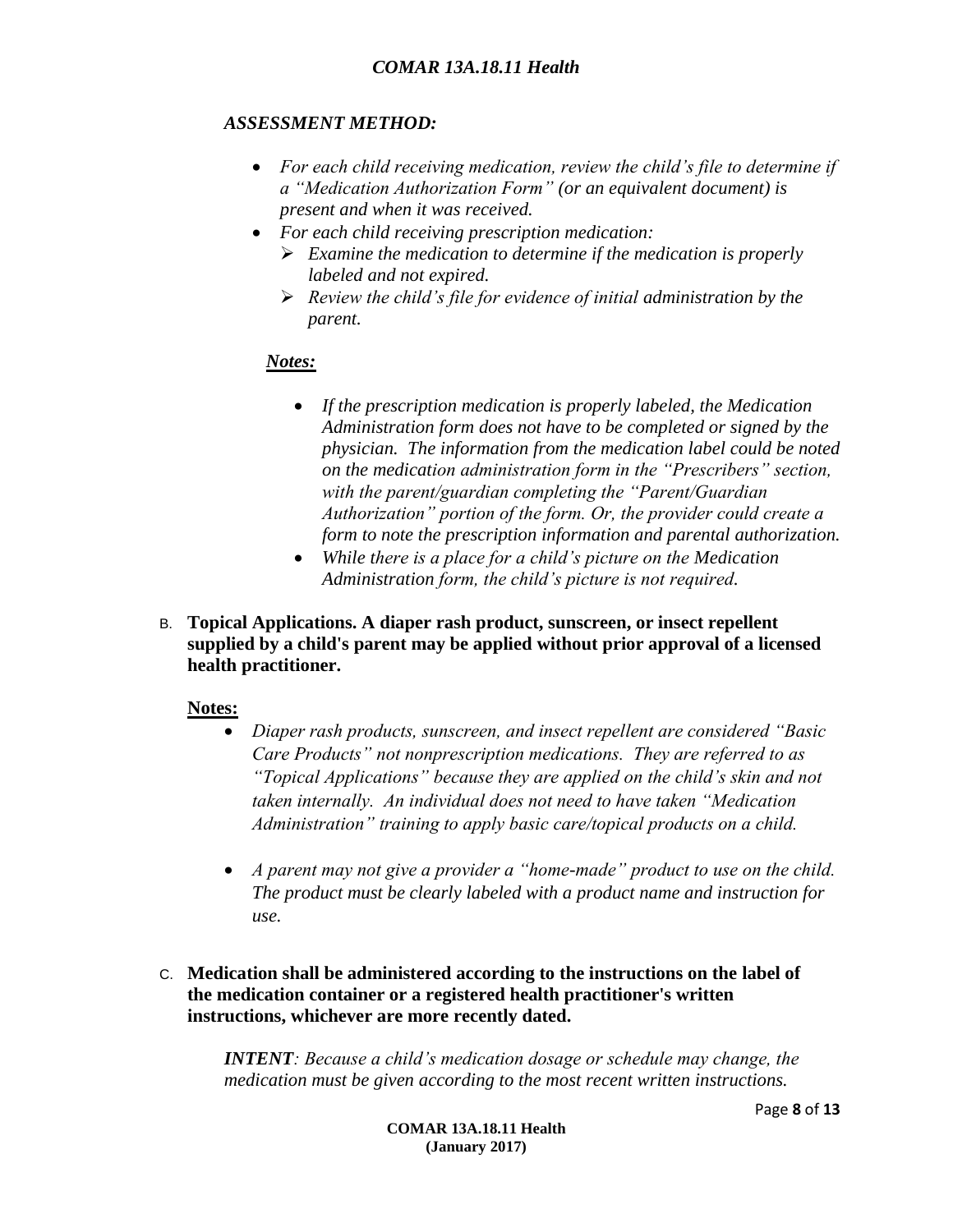*INSPECTION REPORT ITEM: "Medication Administration and Storage"*

*COMPLIANCE CRITERIA: Each medication is given according to current instructions.*

*ASSESSMENT METHOD: Observe to determine if medication is given as instructed. If observation is not possible, review the child's file and medication to determine if the medication is being given according to the written instructions.*

#### D. **Recording Requirements.**

**(1) Each administration of a prescription or non-prescription medication to a child, including self-administration of a medication by the child, shall be noted in the child's record.**

> *INTENT: Each time medication is given, a record must be made of what was given, who gave it, and when. The staff member trained in medication administration who administered the medication, must complete the log attached to the "Medication Authorization Form", OCC form 1216.*

*INSPECTION REPORT ITEM: "Medication Administration and Storage"*

*COMPLIANCE CRITERIA: For each child receiving medication, a complete entry is made in the child's file each time medication is given.*

*ASSESSMENT METHOD: Review of the child's file to determine if complete entries have been made.*

*Note: Child care staff must document each instance of a child selfadministering medication. Using the Medication Administration Log, document the date, time and reason the medication was administered.*

#### **(2) Application of a diaper rash product, sunscreen, or insect repellent supplied by a child's parent shall be noted in the child's record.**

*Notes:*

 *A topical basic care product brought in by the parent does not have to be recorded each time it is applied on the child's body. For example, the product could be recorded in the child's record upon receipt from the parent/guardian, noting the date and the name of the product, and stating how the product is used, i.e., "The product is applied daily on the child". If the parent/guardian changes the product, note in the child's record, the name of the new product, the date received and how it is used.*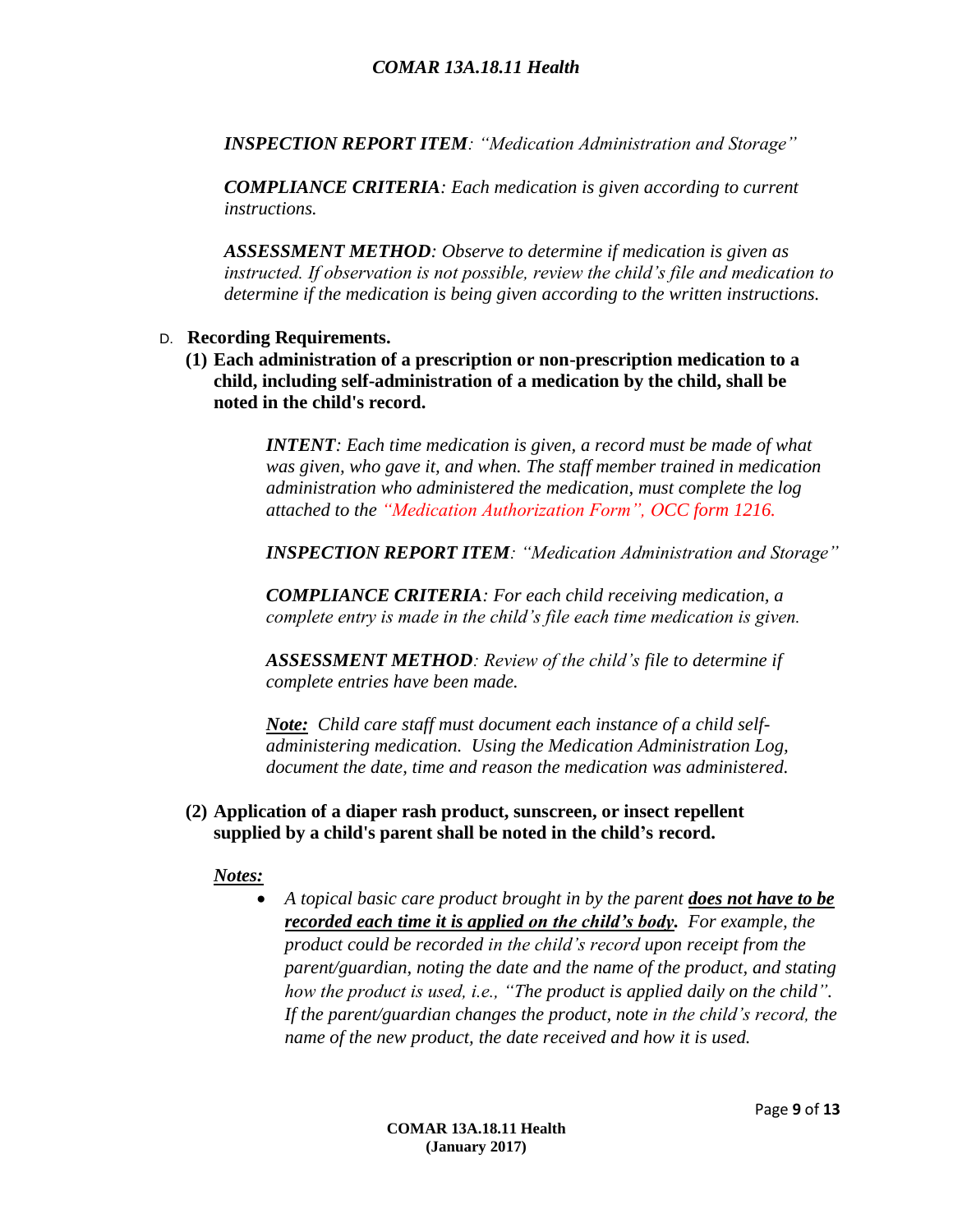- *The "Medication Administration Log" should not be used for this purpose.*
- *Any method most convenient for the child care provider to record the application of topical products in the child's record is acceptable.*
- E. **Medication Storage.**
	- **(1) Each medication shall be:**
		- (a) **Labeled with the child's name, the dosage, and the expiration date;**
		- (b) **Stored as directed by the manufacturer, the dispensing pharmacy, or the prescribing physician; and**
		- (c) **Discarded according to guidelines of the Office of National Drug Control Policy or the U.S. Environmental Protection Agency, or returned to the child's parent upon expiration or discontinuation.**
	- **(2) All medications shall be stored to make them inaccessible to children in care but readily accessible to each staff member designated by the provider to administer medication.**

*INTENT: In addition to keeping medications inaccessible to children, the operator must ensure that all child medications are stored properly.*

*INSPECTION REPORT ITEM: "Medication Administration and Storage"*

*COMPLIANCE CRITERIA: Child medications are stored to maintain their potency.*

*ASSESSMENT METHOD: Observe to determine if medications are stored according to the medication's label instructions.* 

*Note: Medications requiring refrigeration must be stored in the child care home refrigerator.*

- F. **Medication Administration Training.**
	- **(1) Whenever children in care are present, there shall be at least one child care home staff member present who has completed medication administration training approved by the office.**
	- **(2) Medication may be administered to a child in care only by a staff member who has completed approved medication training.**

*INTENT: Only individuals who have received approved medication administration training may administer medication to a child in care and there must be at least one such individual present at the child care home when enrolled children are present.*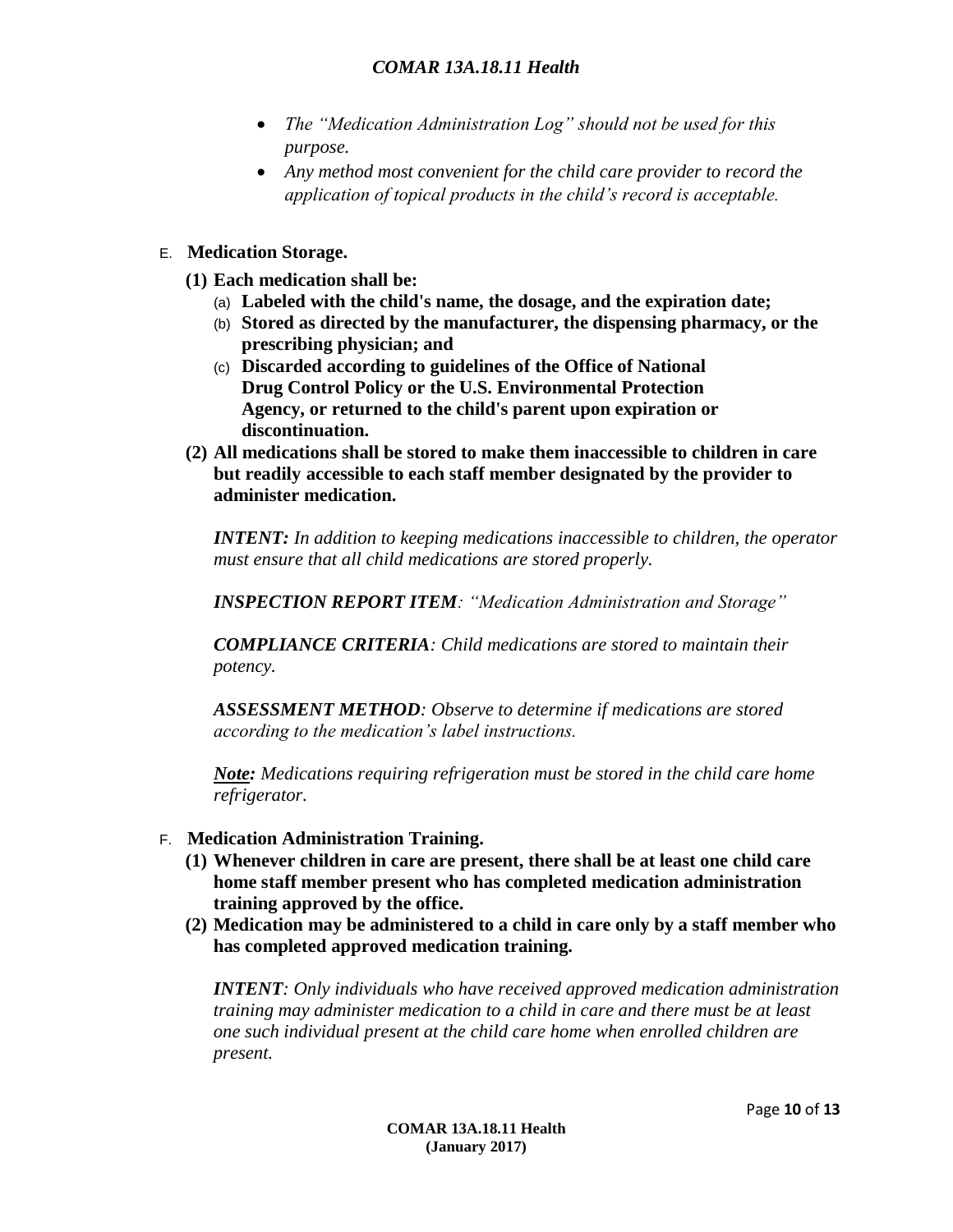*INSPECTION REPORT ITEM: "Medication Administration and Storage"*

*COMPLIANCE CRITERIA: The only staff members who administer medication to children in care are those individuals who have completed medication administration training that has been approved by the office and at least one such trained staff member is present at the child care home when children in care are present.*

### *ASSESSMENT METHOD:*

- *Review staff training documentation to determine which staff members have completed an approved medication administration training.*
- *Review the large family child care home's Staffing Pattern to determine if at least one such trained staff member is scheduled to be present during the operational hours of the center.*
- *Whenever possible, observe the administration of medicine to a child and verify if the individual administering the medication has had the approved medication administration training.*

*Note: If at any time, a life threatening medical crisis occurs, such as a child having an asthma or allergy attack, and a staff person who has taken medication administration is not available, the appropriate medication may be administered by a staff person to save the child's life.*

- G. **The requirements of §F of this regulation shall not apply if:**
	- **(1) The child care home employs a registered nurse, registered practical nurse, or medication technician certified by the Maryland Board of Nursing to administer medication to children in care; or**
	- **(2) Responsibility for administering medication to children in care is delegated to a staff member by a delegating nurse in accordance with COMAR 10.27.11.**
- H. **Self-Administration of Medication.**
	- **(1) Before a child may self-administer medication while in care, a provider shall:**
		- (a) **Have a written order from the child's physician and the written request of the child's parent for the child's self-administration of medication;**

*INTENT: To allow school-age children only who use inhalers and epi-pens to self-carry and self-administer these medications. No other medications may be self-administered.*

*Note: The "Asthma Action Plan" and/or the "Allergy Action Plan" may be used in lieu of the OCC 1216 Medication Administration Authorization Form for*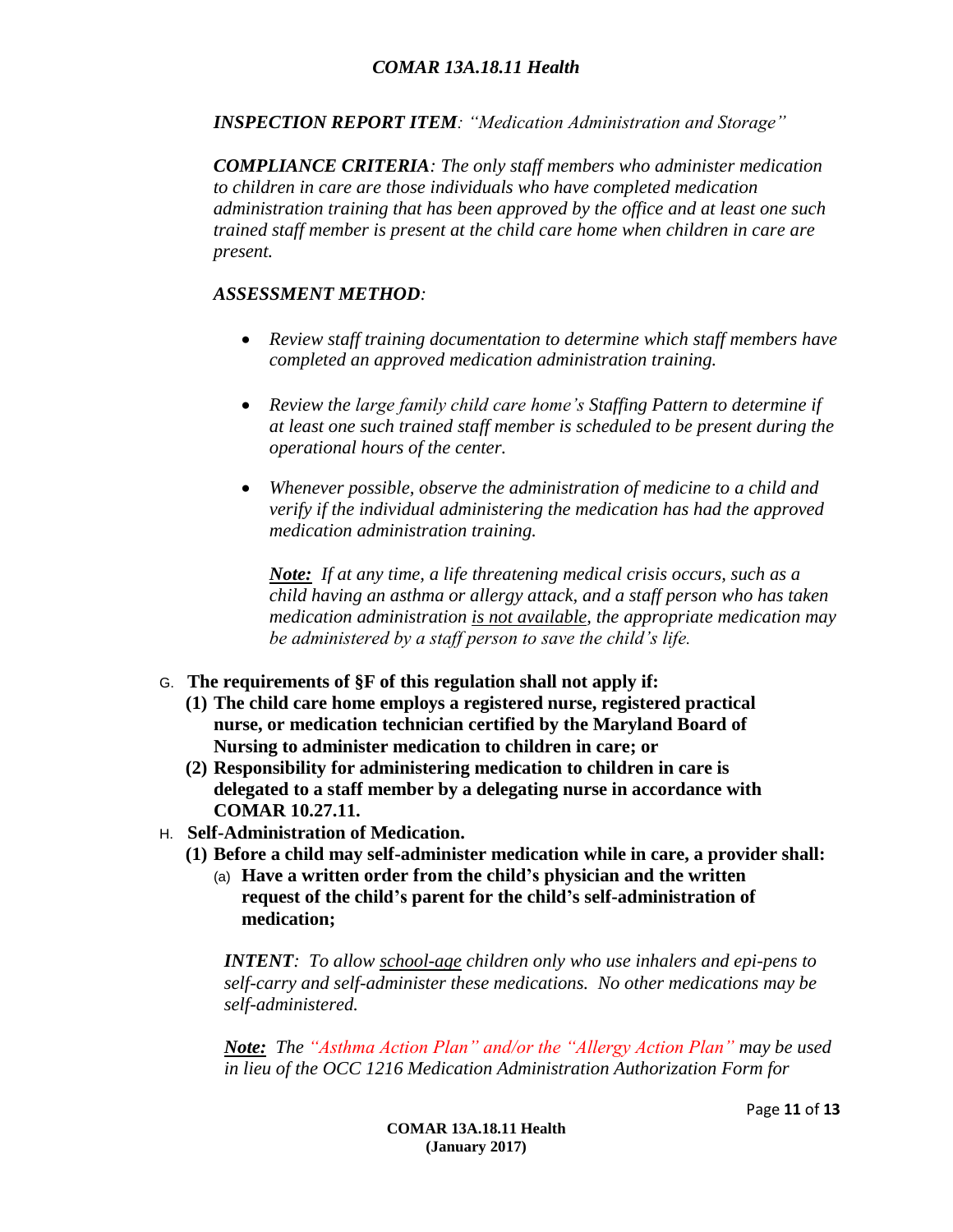#### *COMAR 13A.18.11 Health*

*children who will self-carry/self-administer medication for asthma and/or allergies.*

- (b) **In consultation with the child's parent, establish a written procedure for self-administration of medication by the child based on the physician's written order; and**
- (c) **Authorize the child to self-administer medication.**

*INTENT: Once the parent and provider develop the procedures, the provider must authorize the child to self-administer the medication.*

- **(2) Revocation of Authorization to Self-Administer.**
	- (a) **A provider may revoke a child's authorization to self-administer medication if the child fails to follow the written procedure required by §H(1)(b) of this regulation.**
	- (b) **Immediately upon revoking the child's authorization to self-administer medication, the provider shall notify the child's parent of that revocation.**
	- (c) **The provider shall document the revocation of authorization to selfadminister and the notification to the child's parent in the child's record.**

*INTENT: If a child does not follow the procedures appropriately, a provider may revoke the authorization and must note the reasons for the revocation in the child's record. If authorization is revoked, the provider must take responsibility for having the medication administered to the child.*

#### **.05 Smoking.**

**Smoking is prohibited in any indoor or outdoor area approved for child care use during the child care home's hours of operation.**

*INTENT: Inhalation of second-hand smoke is a health hazard for children.* 

*INSPECTION REPORT ITEM: "Smoking"*

#### *COMPLIANCE CRITERIA:*

- *There is no smoking inside the facility at any time by any person.*
- *During the hours of operation, there is no smoking by any person in any outdoor area approved for child care or any off-site area where a program activity is occurring.*

*ASSESSMENT METHOD: Observe for any sign that smoking inside the facility or outside in any approved area may be occurring or has occurred. Interview facility staff to obtain information about smoking at off-site areas.*